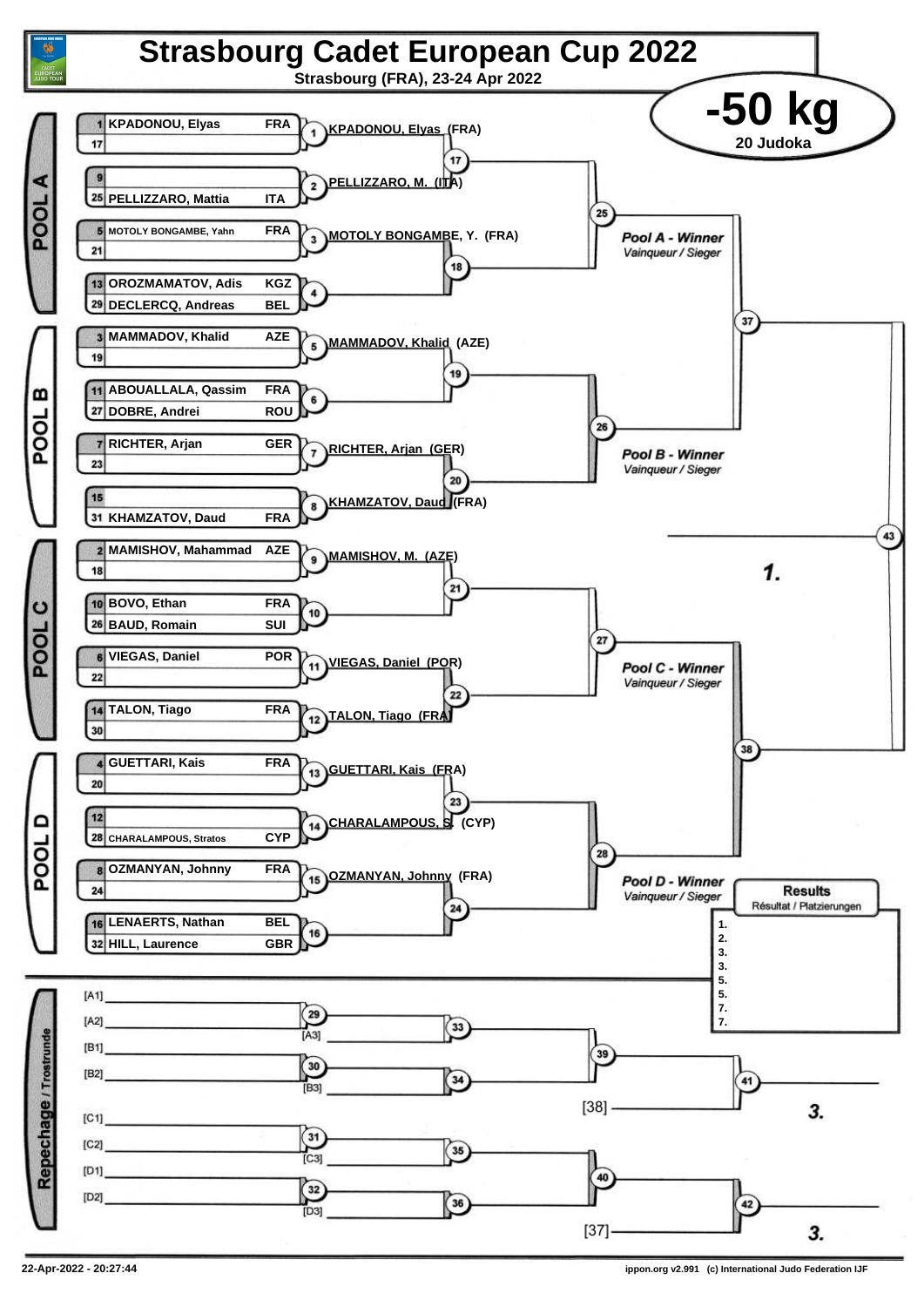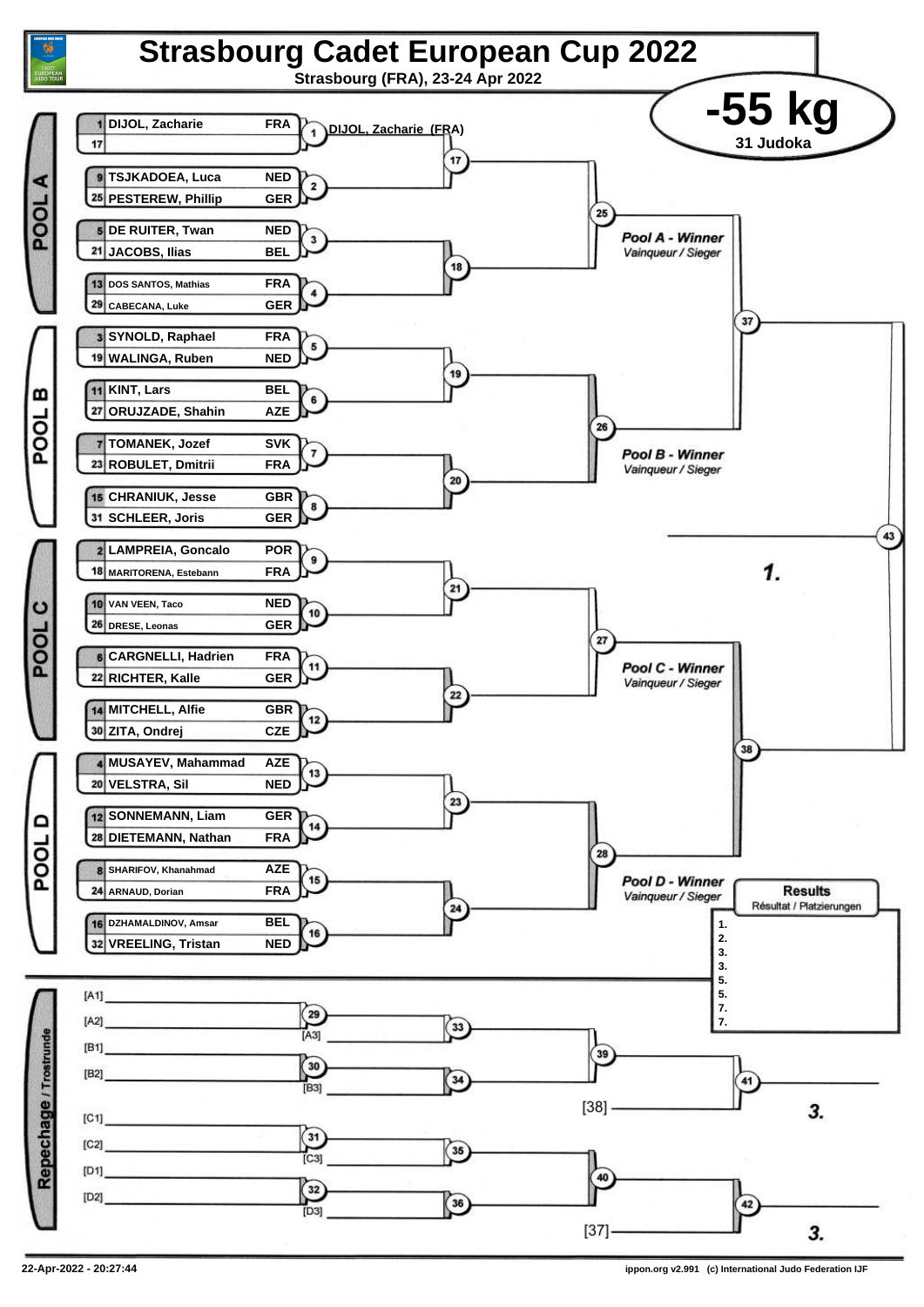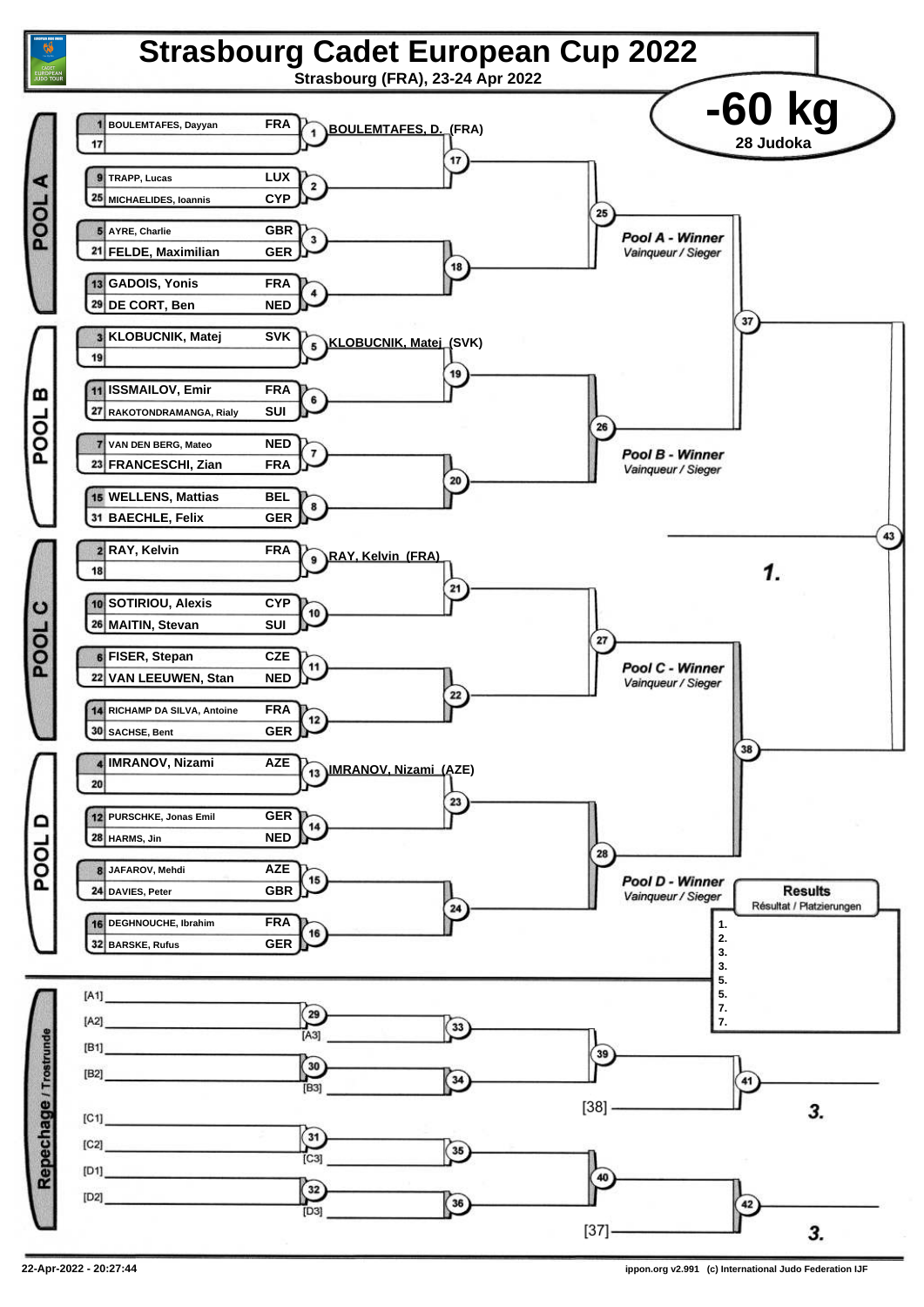

**<sup>22-</sup>Apr-2022 - 20:27:44 ippon.org v2.991 (c) International Judo Federation IJF**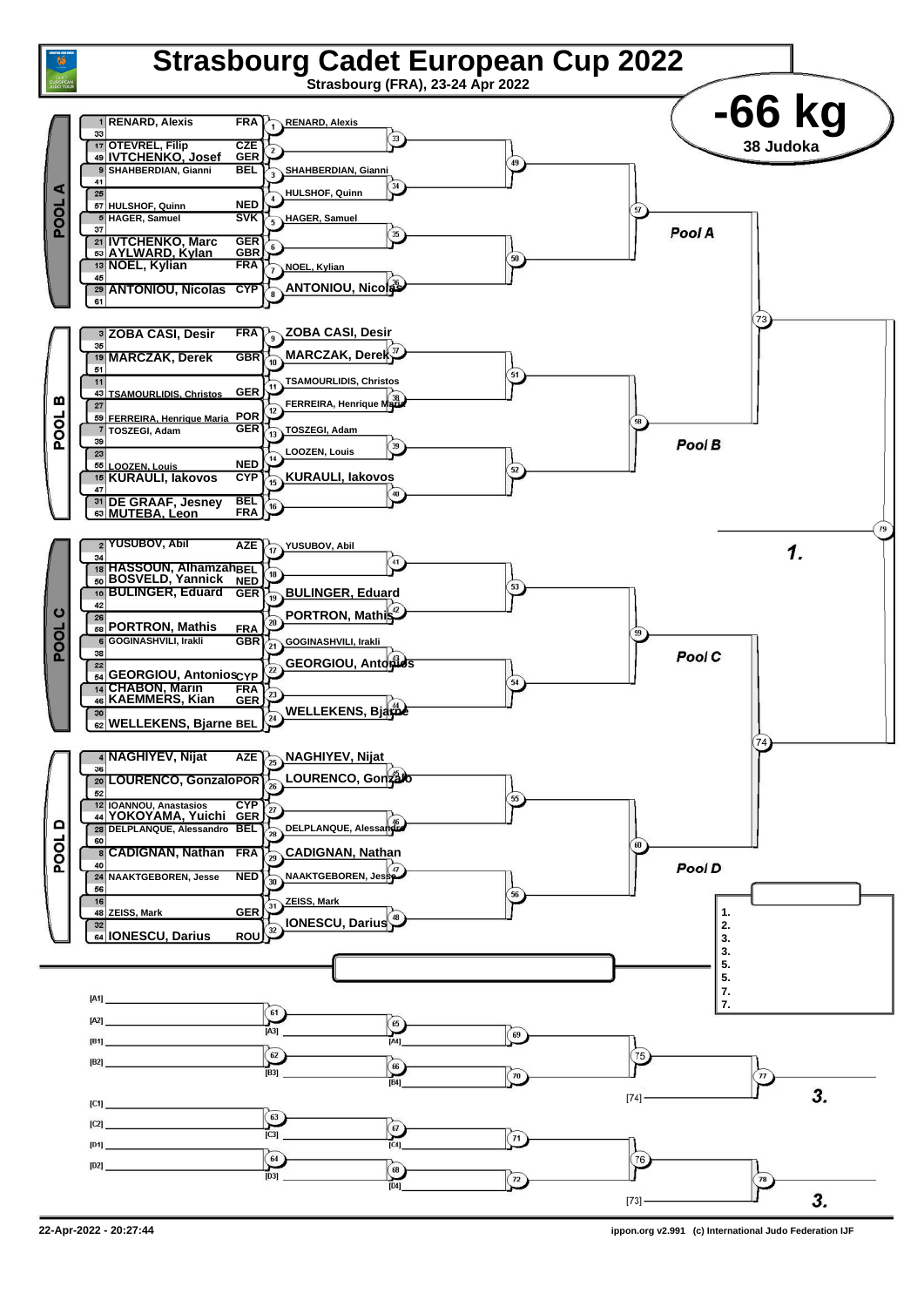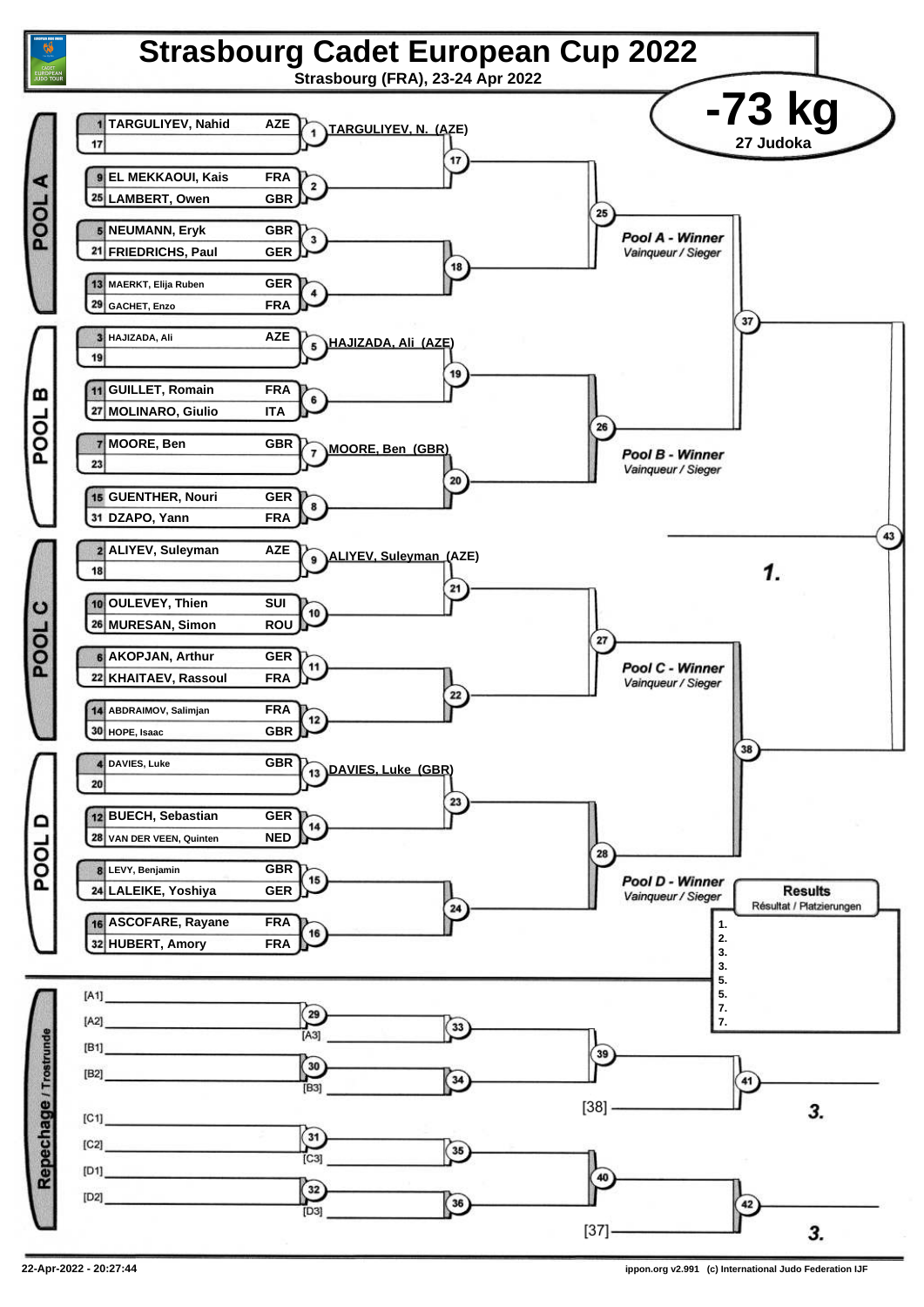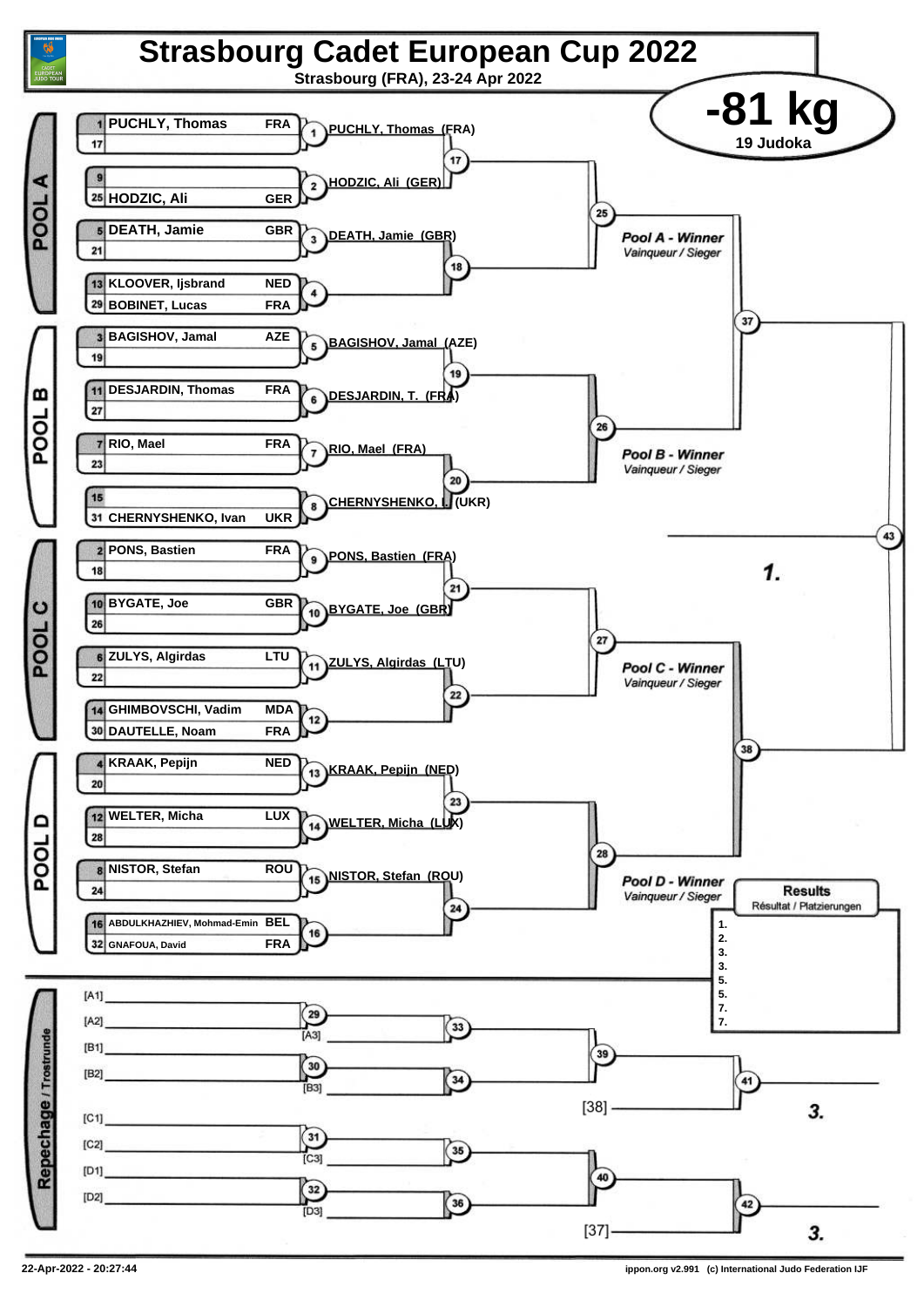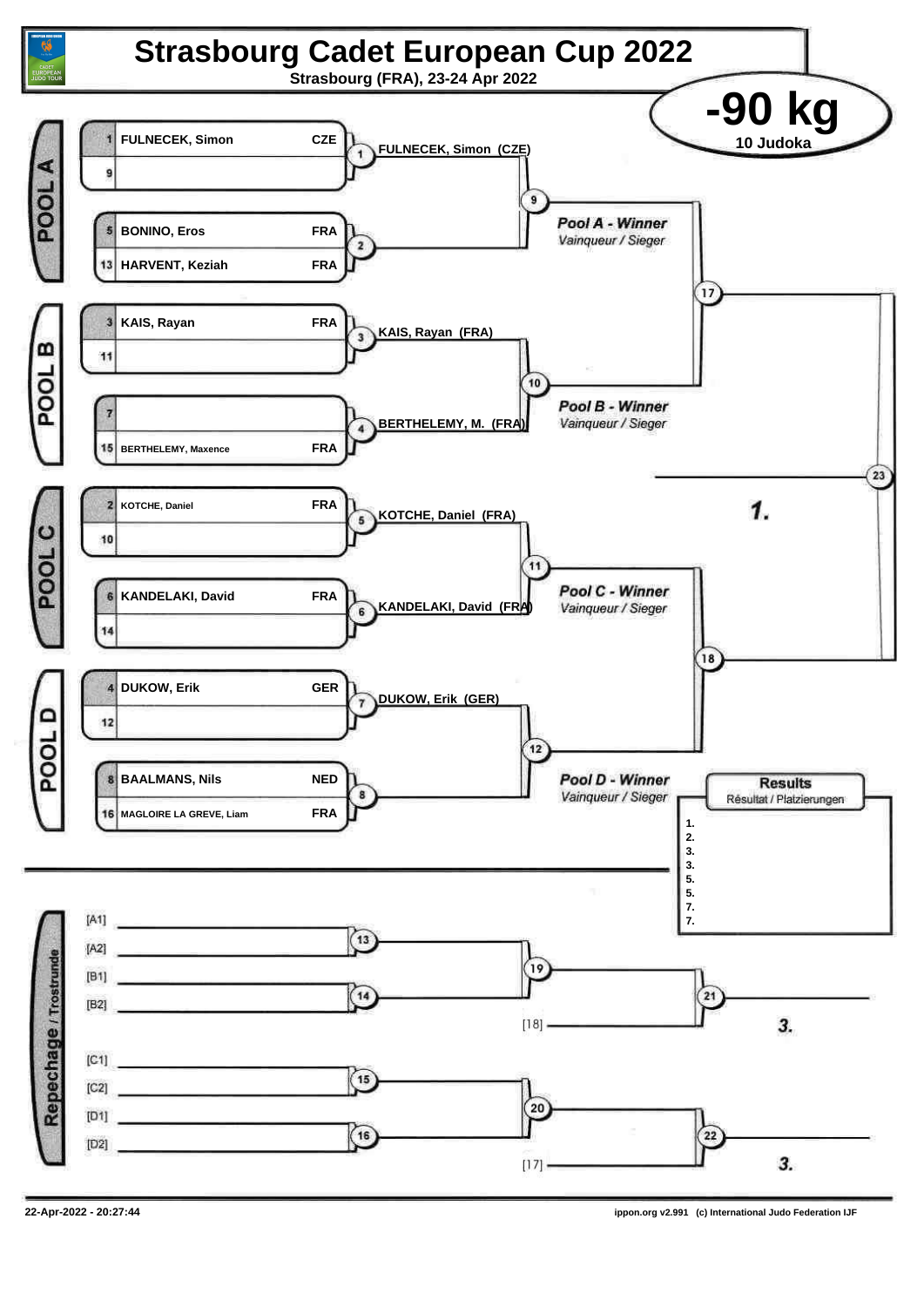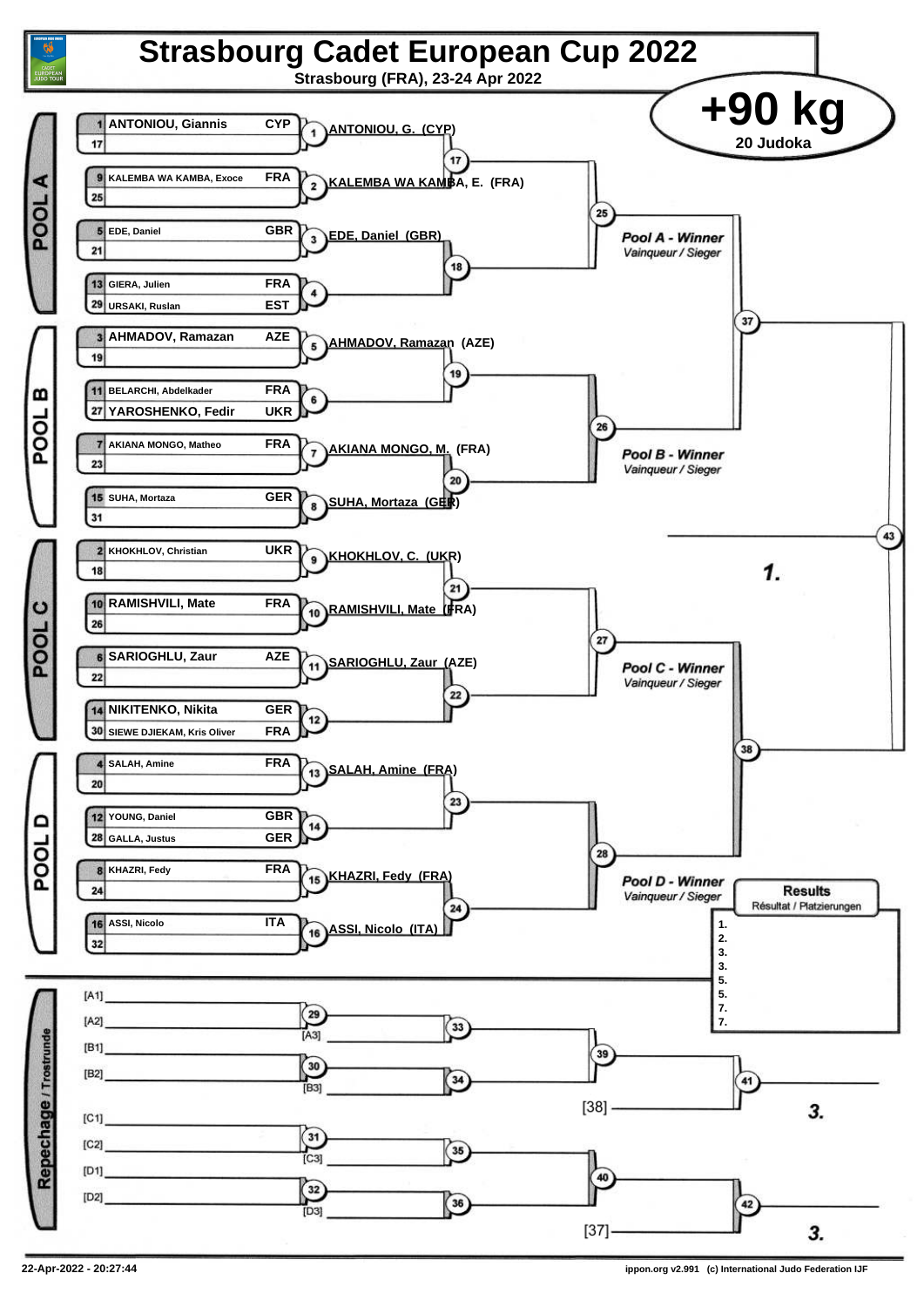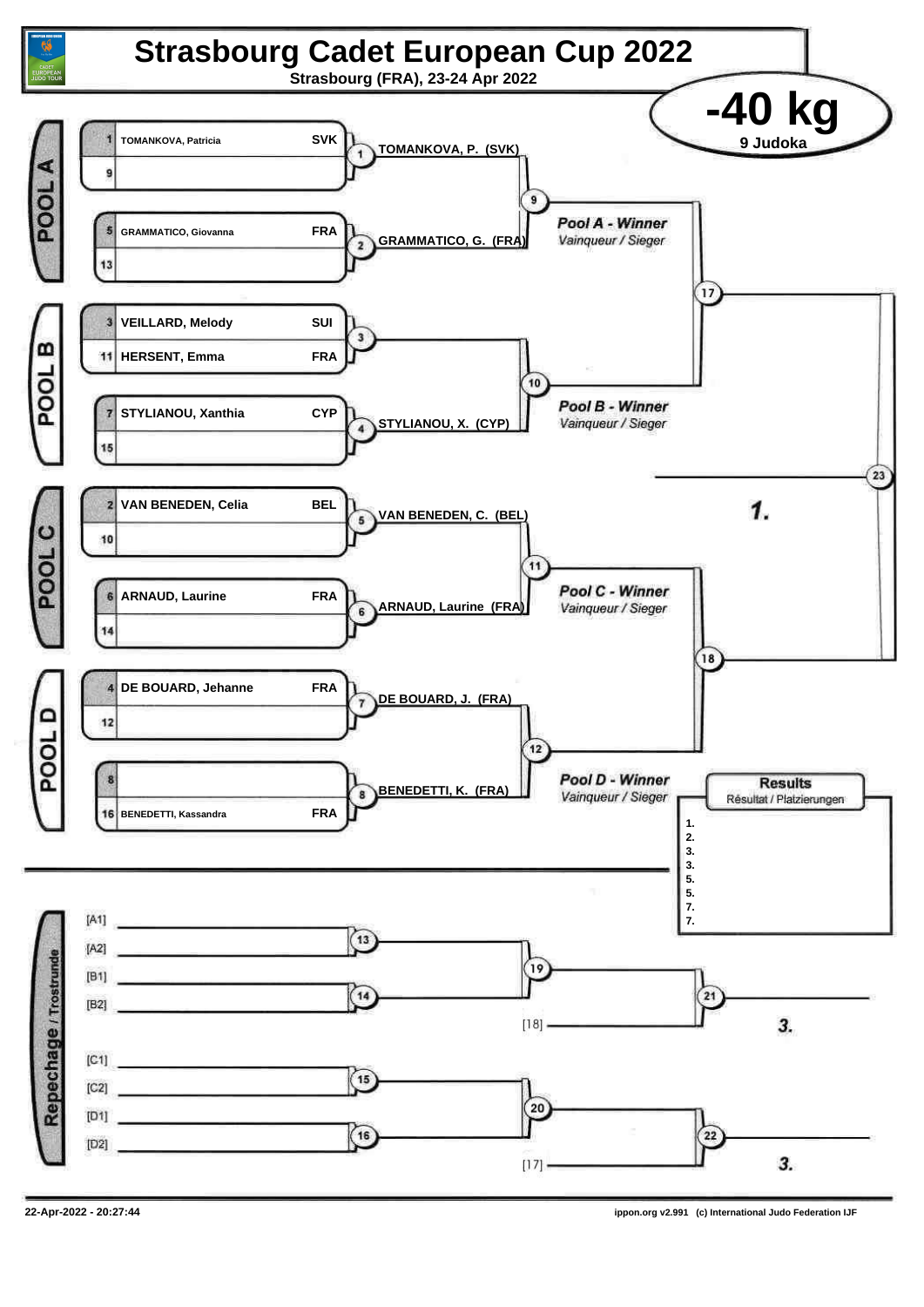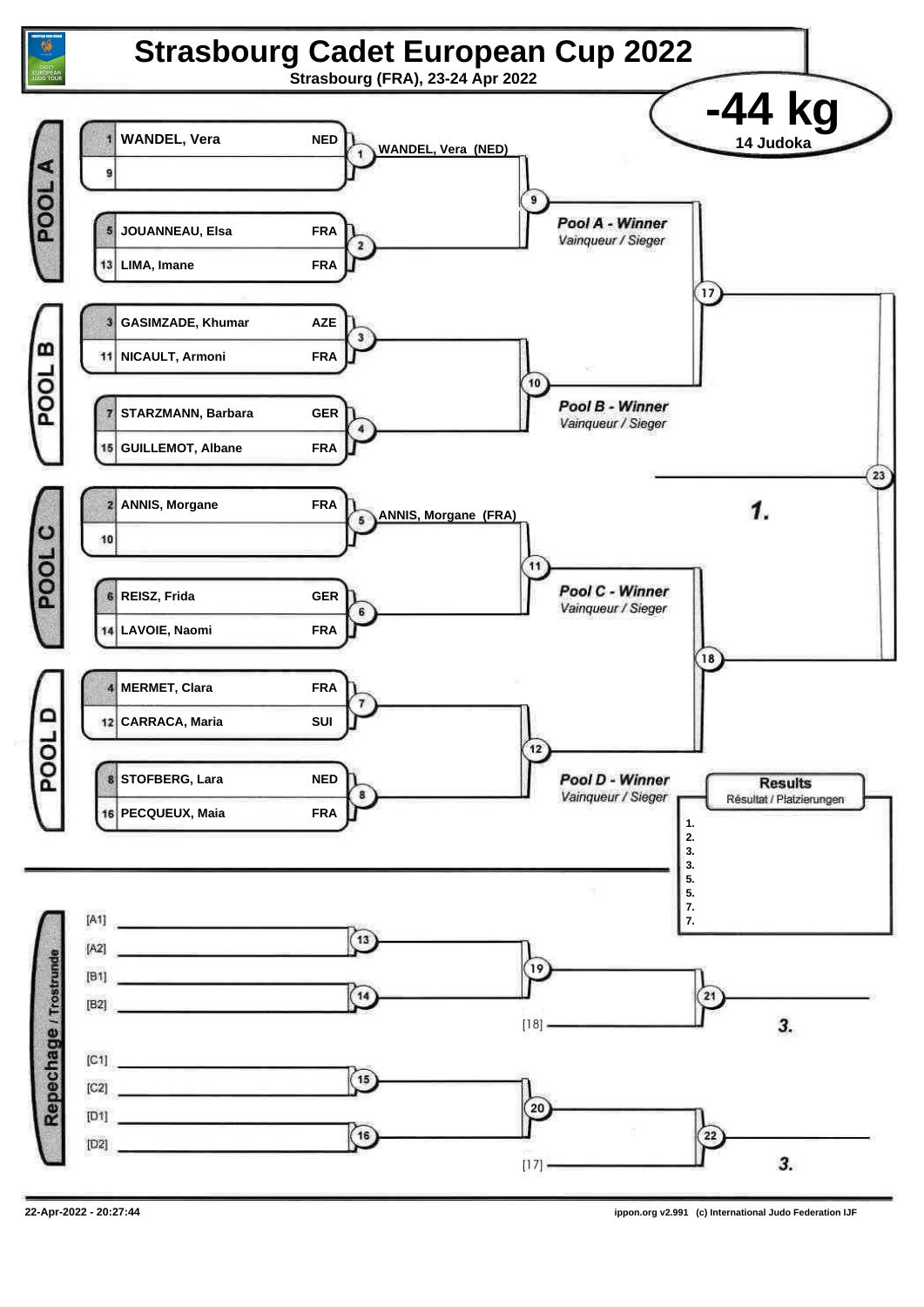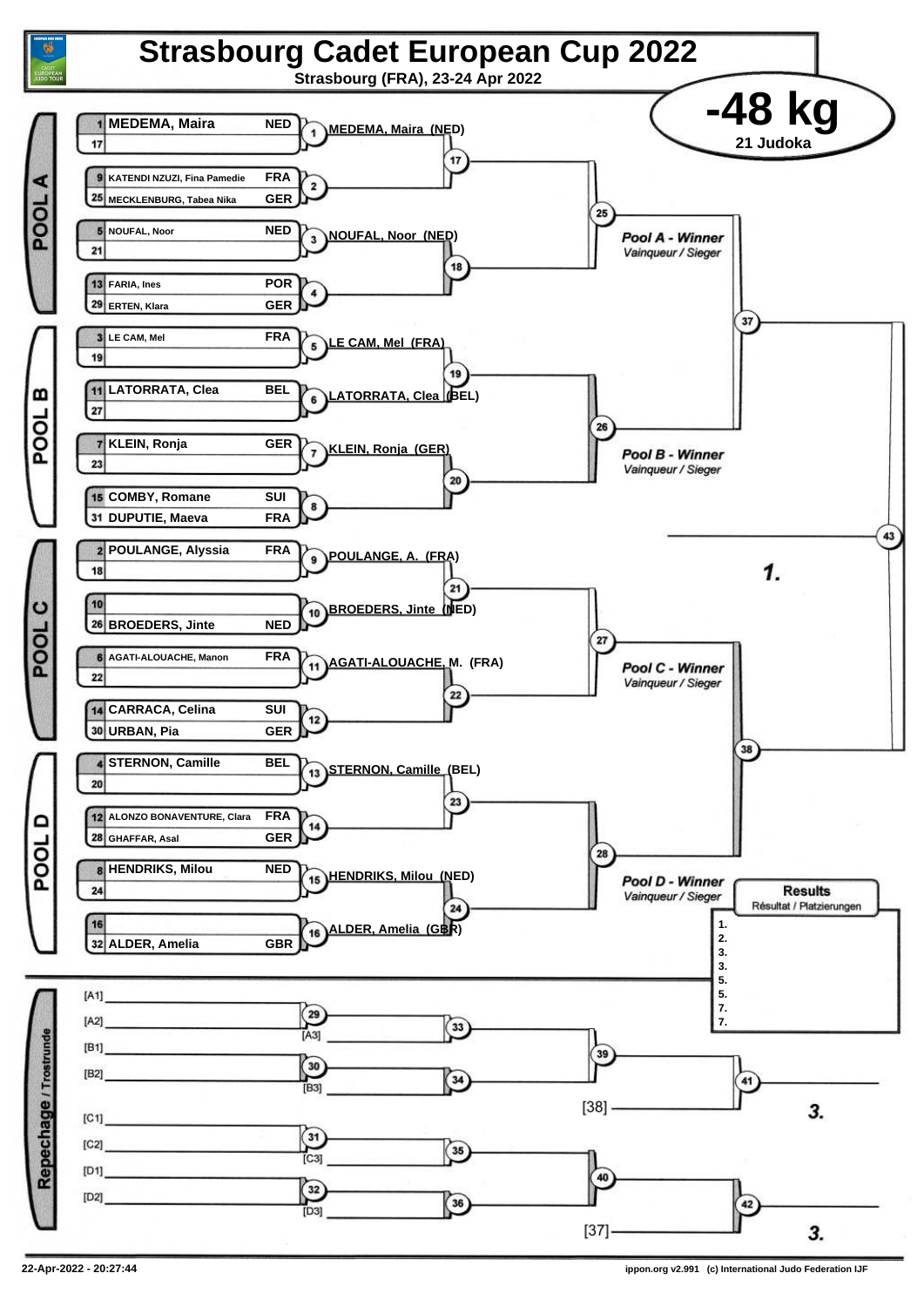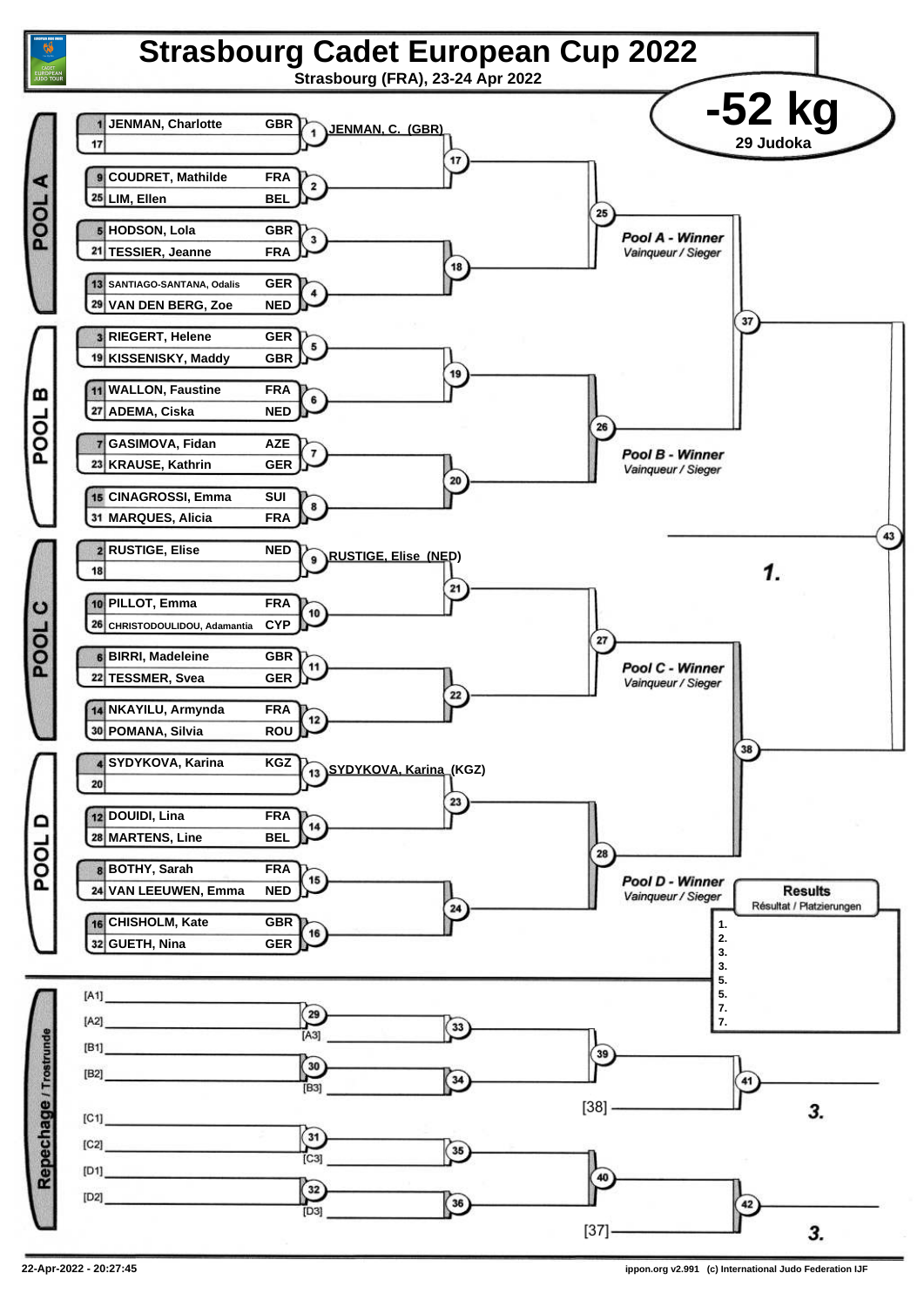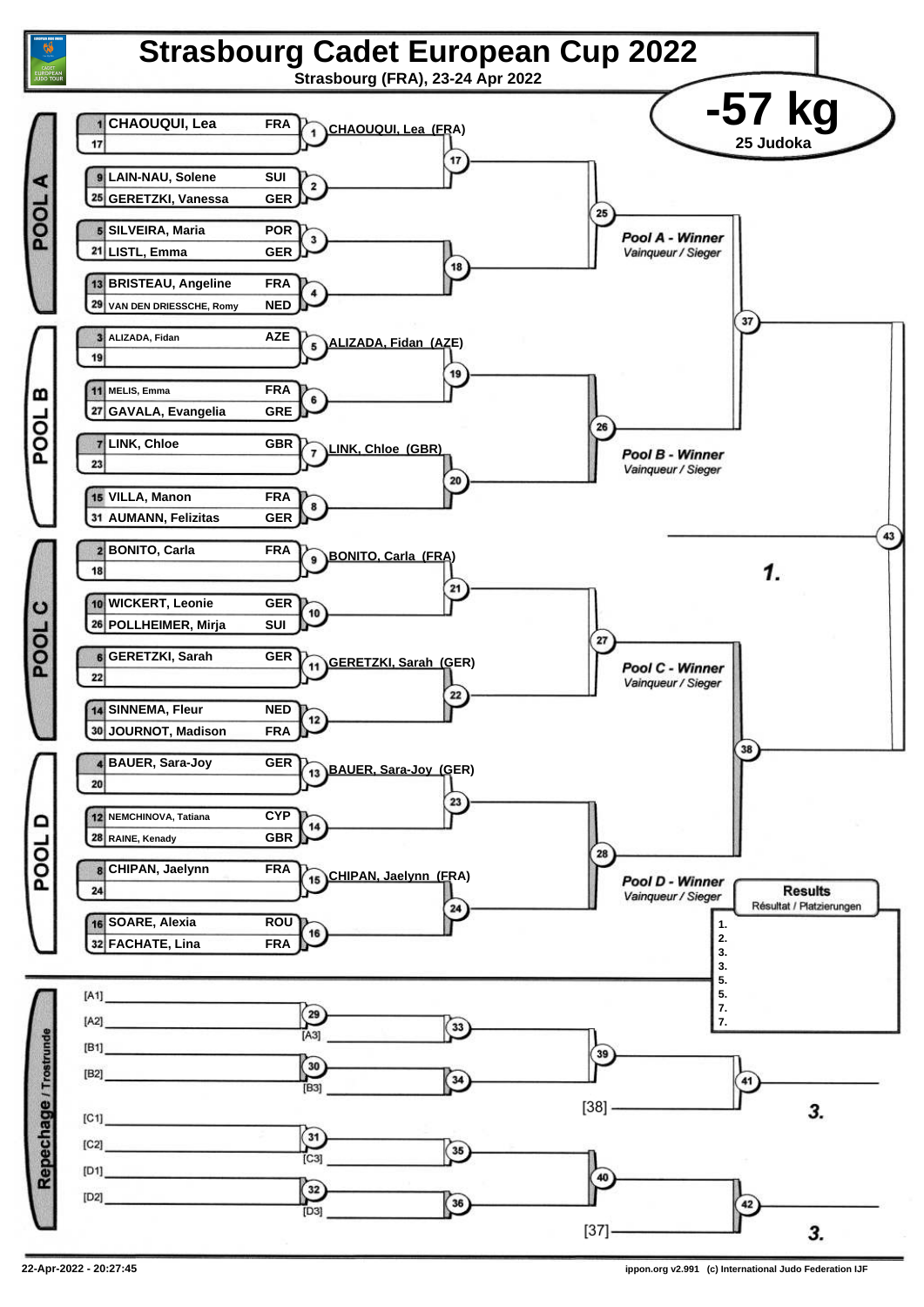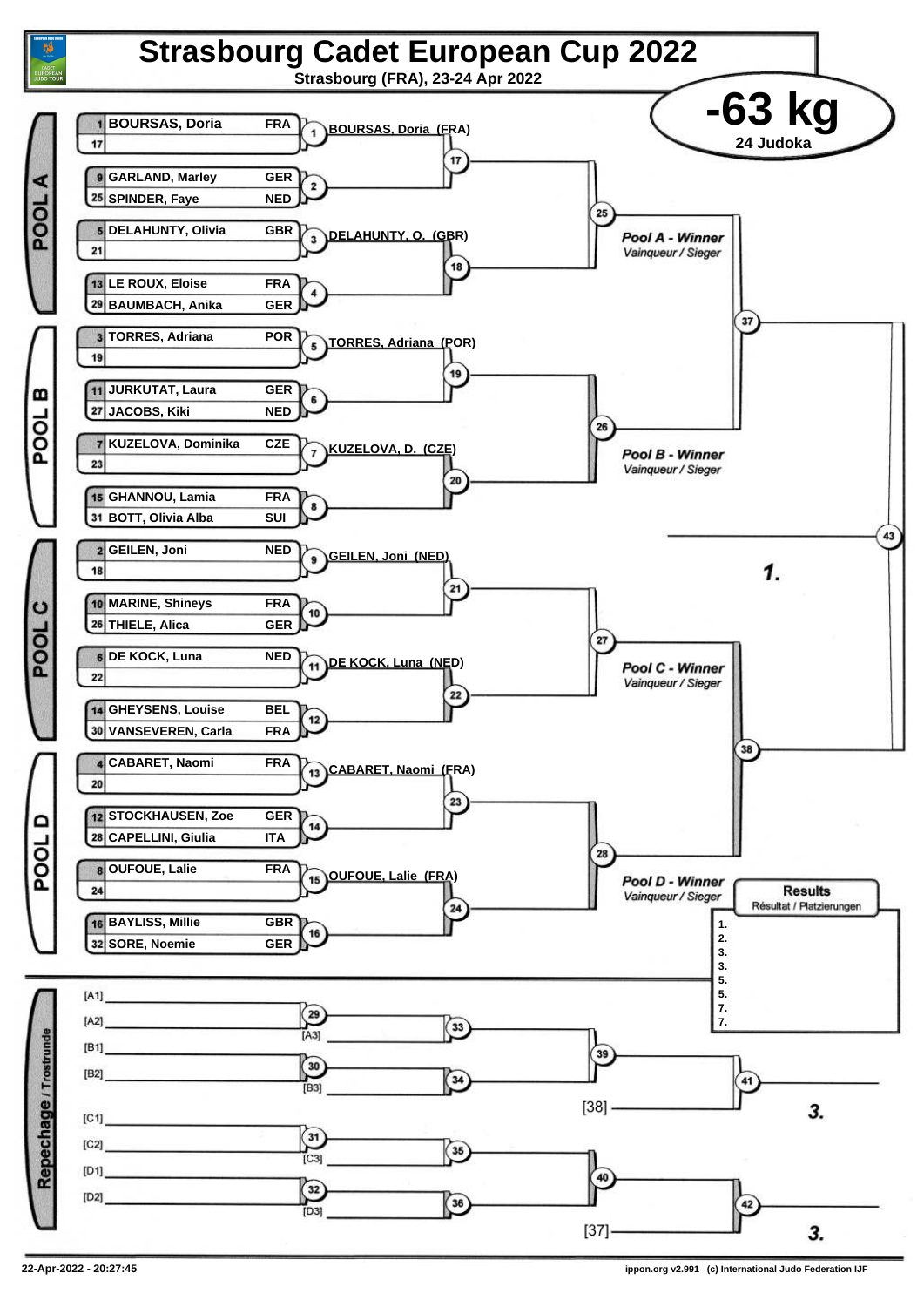